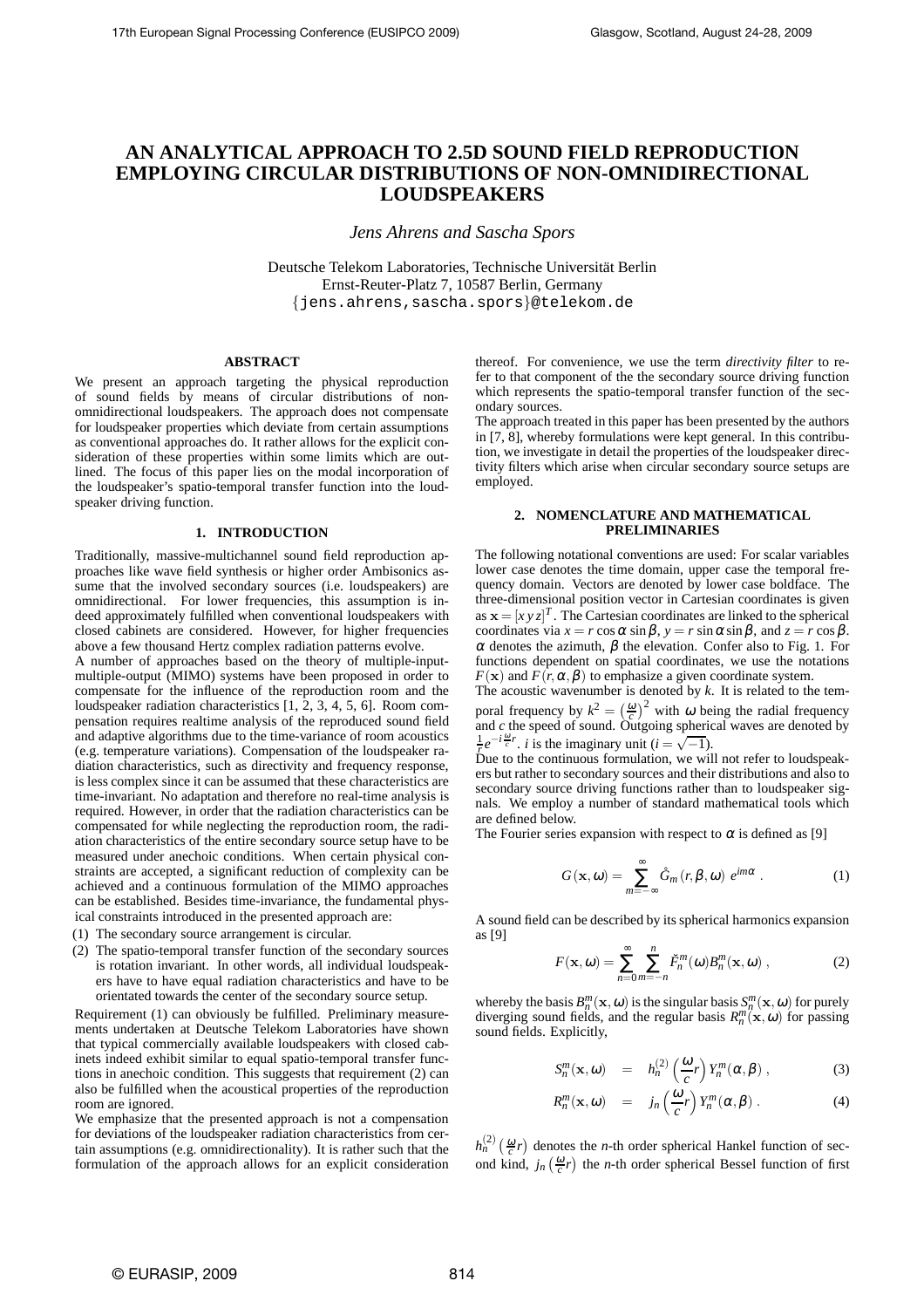kind [9].

The spherical harmonics  $Y_n^m(\alpha, \beta)$  are defined as

$$
Y_n^m(\alpha, \beta) = \sqrt{\frac{(2n+1)}{4\pi} \frac{(n-m)!}{(n+m)!}} \cdot P_n^m(\cos\beta) \cdot e^{im\alpha}, \qquad (5)
$$

with  $P_n^m(\cdot)$  denoting the *m*-th order associated Legendre polynomial of *n*-th degree.

#### **3. DERIVATION OF THE DRIVING FUNCTION**

As outlined by the authors in [7], the physical fundament of the presented approach is the so-called *simple source approach*. The approach can be seen as an analytical formulation of what is known as higher order Ambisonics. The simple source approach for interior problems states that the acoustic field generated by events outside a volume can also be generated by a continuous distribution of secondary simple sources enclosing the respective volume [9].

Sound field reproduction systems are frequently restricted to reproduction in the horizontal plane. The secondary sources are arranged on a circle. In this case, the acoustic scene to be reproduced as well as the receiver positions are bounded to the horizontal plane. In other words, the listener's ears have to be in the same plane like the secondary sources. For this two-dimensional setup the free-field Green's function required by the simple source approach can be interpreted as the spatial transfer function of a line source. This case is treated e.g. in [10].

However, implementations of such systems usually employ loudspeakers with closed cabinets whose spatial transfer function is more accurately modeled by that of a point source. This secondary source type mismatch prevents us from perfectly recreating any source-free sound field inside the secondary source array. We have to expect artifacts. This circumstance is also a well treated problem in WFS [11]. The approach of employing secondary sources which are intended for three-dimensional reproduction in such an imperfect two-dimensional scenario is typically referred to as 21/2 dimensional reproduction.

For a circular distribution of secondary sources located in the horizontal plane and centered around the origin of the coordinate system (refer to Fig. 1) the reproduction equation is given by [7]

$$
P(\mathbf{x},\omega) = \int_{0}^{2\pi} D(\alpha_0,\omega) \cdot G(\alpha-\alpha_0,\beta,\omega) \ r_0 \ d\alpha_0 \ , \qquad (6)
$$

whereby  $P(\mathbf{x}, \omega)$  denotes the reproduced sound field,  $D(\alpha_0, \omega)$ the driving signal of the secondary source located at the position  $\mathbf{x}_0 = r_0 \cdot [\cos \alpha_0 \sin \alpha_0 \, 0]^T$ , and  $G(\alpha - \alpha_0, \beta, \omega)$  its spatio-temporal transfer function.

Note that we assume  $G(\cdot)$  to be rotation invariant with respect to rotation around the *z*-axis (we write  $G(\alpha - \alpha_0, \beta, \omega)$  instead of  $G(\mathbf{x}|\mathbf{x}_0,\omega)$  [9]. This requires that all secondary sources have to exhibit equal spatio-temporal characteristics and have to be orientated towards the center of the secondary source distribution.

To bound our area of interest to the horizontal plane we set the elevation angle  $\beta$  in all position vectors to  $\frac{\pi}{2}$  in the remainder of this section.

Equation (6) can be interpreted as a circular convolution and thus the convolution theorem [9]

$$
\mathring{P}_m(r,\omega) = 2\pi r_0 \,\mathring{D}_m(\omega) \,\mathring{G}_m(r,\omega) \tag{7}
$$

and therefore

$$
\mathring{D}_m(\omega) = \frac{1}{2\pi r_0} \frac{\mathring{P}_m(r,\omega)}{\mathring{G}_m(r,\omega)}\tag{8}
$$

featuring the Fourier series expansion coefficients  $\mathring{D}_m(\omega)$ ,  $\mathring{P}_m(r,\omega)$ , and  $\hat{G}_m(r,\omega)$  applies.  $\hat{G}_m(r,\omega)$  are the Fourier series expansion coefficients of a secondary source positioned at  $\mathbf{x}_0 = [r_0 \ 0 \ 0]^T$  with the expansion center at the origin of the coordinate system. Refer to Sec. 5 for a detailed treatment.

Note that (7) only holds for two-dimensional sound fields. Since  $\hat{P}_m(r,\omega)$  and  $\hat{G}_m(r,\omega)$  are generally three-dimensional, (7) only holds in the horizontal plane (i.e. for  $\beta = \frac{\pi}{2}$ ). From (8) and (1) we can deduce that

$$
D(\alpha, \omega) = \frac{1}{2\pi r_0} \sum_{m=-\infty}^{\infty} \frac{\hat{P}_m(r, \omega)}{\hat{G}_m(r, \omega)} e^{im\alpha} .
$$
 (9)

We reformulate the spherical harmonics expansion given by equation (2) by exchanging the order of summations to reveal the Fourier series expansion coefficients reading

$$
F\left(\mathbf{x}|_{\beta=\frac{\pi}{2}},\omega\right) = \sum_{m=-\infty}^{\infty} e^{im\alpha} \times \frac{\sum_{n=|m|}^{\infty} \tilde{F}_n^m(\omega) j_n\left(\frac{\omega}{c}r\right) \sqrt{\frac{2n+1}{4\pi} \frac{(n-m)!}{(n+m)!}} P_n^m(0) \quad (10)
$$

Introducing the explicit formulation of the Fourier series expansion coefficients  $\tilde{P}_m(r, \omega)$  and  $\tilde{G}_m(r, \omega)$  given by (10) into (9) yields the explicit driving function  $D(\alpha, \omega)$ . Analysis of the latter reveals that the radius *r* does not cancel out. *r* appears both in the numerator as well as in the denominator in the summation over *n* in the argument of the spherical Bessel function  $j_n\left(\frac{\omega}{c}r\right)$ . The driving function is therefore dependent on the receiver position. We thus have to reference the reproduced sound field to a specific radius which is then the only location where the reproduction is exact. In other positions inside the receiver area deviations arise as outlined in Sec. 4.

For convenience we reference the reproduced sound field to the center of the secondary source array  $(r = 0)$ . Refer to section Sec. 4 for a closer look on the properties of the actual reproduced sound field. At a first stage, setting  $r = 0$  in (9) leads to an undefined expression of the form  $\frac{0}{0}$  for  $n \neq 0$  since spherical Bessel functions of argument 0 equal 0  $\forall n \neq 0$ . Application of de l'Hôpital's rule [12] proves that the expression is defined for  $r = 0$  and finally yields the driving function  $D_{2.5D}(\alpha,\omega)$  for 2<sup>1</sup>/2-dimensional reproduction as [7]

$$
D_{2.5\text{D}}(\alpha,\omega) = \frac{1}{2\pi r_0} \sum_{m=-\infty}^{\infty} \frac{\check{P}_{|m|}^m(\omega)}{\check{G}_{|m|}^m(\omega)} e^{im\alpha} \ . \tag{11}
$$

Note that the summation over *n* in (10) reduces to a single addend with  $n = |m|$  [7]. The coefficients  $\tilde{P}_n^m$  and  $\tilde{G}_n^m(\omega)$  are defined via (2). Equation (11) generally only holds for  $|x| < r_0$  due to the fact that the coefficients  $\check{P}^m_{|m|}(\omega)$  and  $\check{G}^m_{|m|}(\omega)$  are typically derived from interior expansions [9].

# **4. REPRODUCED SOUND FIELD**

We vield the actual sound field reproduced by the circular secondary source distribution by inserting (11) in (6) as [7]

$$
P_{2.5\text{D}}(\mathbf{x},\omega) = \sum_{n=0}^{\infty} \sum_{m=-n}^{n} \tilde{P}_{|m|}^{m}(\omega) \frac{\tilde{G}_{n}^{m}(\omega)}{\tilde{G}_{|m|}^{m}(\omega)} R_{n}^{m}(\mathbf{x},\omega)
$$
  

$$
\forall r < r_{0}. \quad (12)
$$

Note that  $\tilde{P}^m_{[m]}(\omega)$  are the coefficients of the desired sound field. Refer to [7] for a simulation of a virtual plane wave reproduced by a continuous circular distribution of secondary monopole sources. It can be observed that the reproduced sound field indeed exhibits perfectly plane wave fronts. However, the reproduced sound field experiences an amplitude decay of approximately 3dB with each doubling of the distance to the secondary source distribution along the propagation direction of the virtual plane wave. This amplitude decay is a typical artifact of 21/2-dimensional reproduction.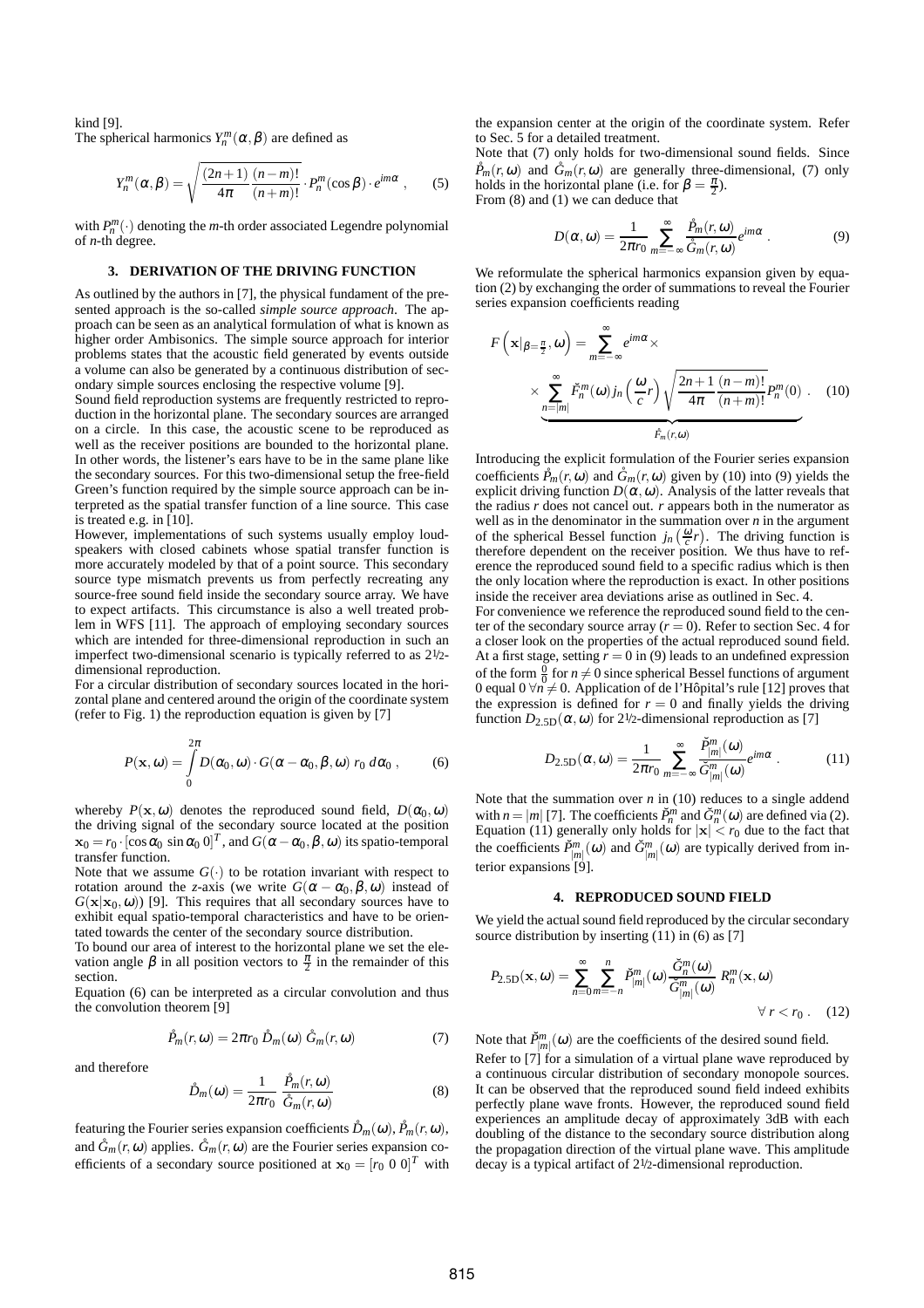

Figure 1: The coordinate systems used in this paper. Primed quantities belong to a local coordinate system at position  $x'_0 = [r_0 \ 0 \ 0]^T$  (see text). The dash-dotted line indicates the secondary source distribution.

#### **5. INCORPORATION OF THE SECONDARY SOURCE DIRECTIVITY COEFFICIENTS**

As outlined in Sec. 3, the coefficients  $\tilde{G}^m_{|m|}(\omega)$  apparent in the driving function (11) describe the spatio-temporal transfer function of a secondary source which is positioned at  $\mathbf{x}_0 = [r_0 \ 0 \ 0]^T$  and orientated towards the center of the coordinate system (which coincides with the center of the secondary source distribution). The expansion center is the origin of the coordinate origin. This follows directly from the convolution theorem (7).

However, typical loudspeaker directivity measurements such as [13]

yield the coefficients  $\check{G}^{\prime\prime\prime}^{m'}(\omega)$  (see below) of an expansion of the loudspeaker's spatio-temporal transfer function around the acoustical center of the loudspeaker denoted by  $x'_0$ . The acoustical center of a loudspeaker is referred to as the position of the latter in the remainder. For convenience, we assume in the following that the loudspeaker under consideration is positioned at  $\mathbf{x}'_0 = \mathbf{x}_0 = [r_0 \ 0 \ 0]^T$ and is orientated towards the origin of the global coordinate system.

We term the coefficients  $\check{G'}_{n'}^{m'}(\omega)$  *secondary source directivity coefficients*.

We establish a local coordinate system with origin at  $x_0$  and whose axes are parallel to those of the global origin (refer to Fig. 1). Then the spatio-temporal transfer function  $G(\mathbf{x}',\omega)$  of the considered loudspeaker can be described as (refer to (2))

$$
G(\mathbf{x}', \omega) = \sum_{n'=0}^{\infty} \sum_{m'= -n'}^{n'} \check{G'}_{n'}^{m'}(\omega) S_{n'}^{m'}(\mathbf{x}', \omega)
$$
(13)

with respect to the local coordinate system. Note that

$$
\mathbf{x}' = \mathbf{x}'(\mathbf{x}) = \mathbf{x} + \Delta \mathbf{x} \tag{14}
$$

with  $\Delta \mathbf{x} = [-r_0 \ 0 \ 0], \Delta r = r_0, \Delta \alpha = \pi, \text{ and } \Delta \beta = \frac{\pi}{2}.$ 

In the remainder of this section we demonstrate how the coefficients  $\tilde{G}^m_{|m|}(\omega)$  required by the secondary source driving function (11) can be yielded from a measurement of the directivity coefficients  $\check{G'}_{n'}^{m'}(\omega)$  by applying appropriate translation operations.

From [14] we know that the translation of the singular part  $S_{n'}^{m'}(\mathbf{x}', \omega)$  of the expansion (13) results in

$$
S_{n'}^{m'}(\mathbf{x}+\Delta\mathbf{x},\omega)=\sum_{n=0}^{\infty}\sum_{m=-n}^{n}(S|R)_{nn'}^{mm'}(\Delta\mathbf{x},\omega)R_{n}^{m}(\mathbf{x}).
$$
 (15)

The notation  $(S|R)$  indicates that the translation represents a change from a singular basis expansion to a regular basis expansion [9, 14]. Inserting (15) in (13) and re-ordering of the sums reveals the general form of  $\check{G}_n^m(\omega)$  as

$$
G(\mathbf{x}, \omega) = \sum_{n=0}^{\infty} \sum_{m=-n}^{n} R_n^m(\mathbf{x}) \times \times \sum_{\substack{n'=0 \, m'=-n'}}^{n'} \check{G'}_{n'}^{m'}(\omega) \left( S|R \right)_{nn'}^{mm'}(\Delta \mathbf{x}, \omega) . \quad (16)
$$

From the driving function (11) we can deduce that we do not need all coefficients  $\tilde{G}_n^m(\omega)$  but only  $\tilde{G}_{|m|}^m(\omega)$ 

$$
\check{G}_{|m|}^m(\omega) = \sum_{n'=0}^{\infty} \sum_{m'= -n'}^{n'} \check{G'}_{n'}^{m'}(\omega) \left( S|R \right)_{|m|n'}^{mm'}(\Delta \mathbf{x}, \omega) . \tag{17}
$$

This facilitates the translation because the sectorial translation coefficients  $(S|R)_{|m|n'}^{mm'}(\Delta \mathbf{x}, \omega)$  are easier to calculate than the tesseral coefficients  $(S|R)_{n \, n'}^{mm'}(\Delta \mathbf{x}, \omega)$  [14]. The sectorial translation coefficients can be computed recursively from combinations of the initial value [14]

$$
(S|R)_{0n'}^{0m'}(\Delta \mathbf{x}, \omega) = \sqrt{4\pi} S_{n'}^{m'}(\Delta \mathbf{x}, \omega) =
$$
  
=  $(-1)^{m'} \sqrt{(2n' + 1) \frac{(n' - m')!}{(n' + m')!}} h_{n'}^{(2)} \left(\frac{\omega}{c} r_0\right) P_{n'}^{m'}(0)$  (18)

via the recursion formulae (24) and (25).

It can be shown that the sectorial translation coefficients are of the form

$$
(S|R)^{mm'}_{|m|n'}(\Delta \mathbf{x}, \omega) = \sum_{l'=0}^{|m|} c^{l',m',n',m} h^{(2)}_{n'-|m|+2l'}\left(\frac{\omega}{c}r_0\right) P^{m'-m}_{n'-|m|+2l'}(0) ,\tag{19}
$$

whereby  $c^{l',m',n',m}$  is a real number derived from (18), (24), (25), and (26).

All factors in (19) are always different from zero except for  $P_{n'-|m|+2l'}^{m'-m}(0)$  which exhibits zeros wherever  $n'-|m|+2l'+m'-m$ is odd [15]. The latter is equivalent to the case of  $n' + m'$  being odd. To take account for this we modify the summations in (17) as

$$
\check{G}_{|m|}^{m}(\omega) = \sum_{n'=0}^{\infty} \sum_{k'=0}^{n'} \check{G'}_{n'}^{2k'-n'}(\omega) \left( S|R \right)_{|m|, n'}^{m, 2k'-n'}(\Delta \mathbf{x}, \omega) . \tag{20}
$$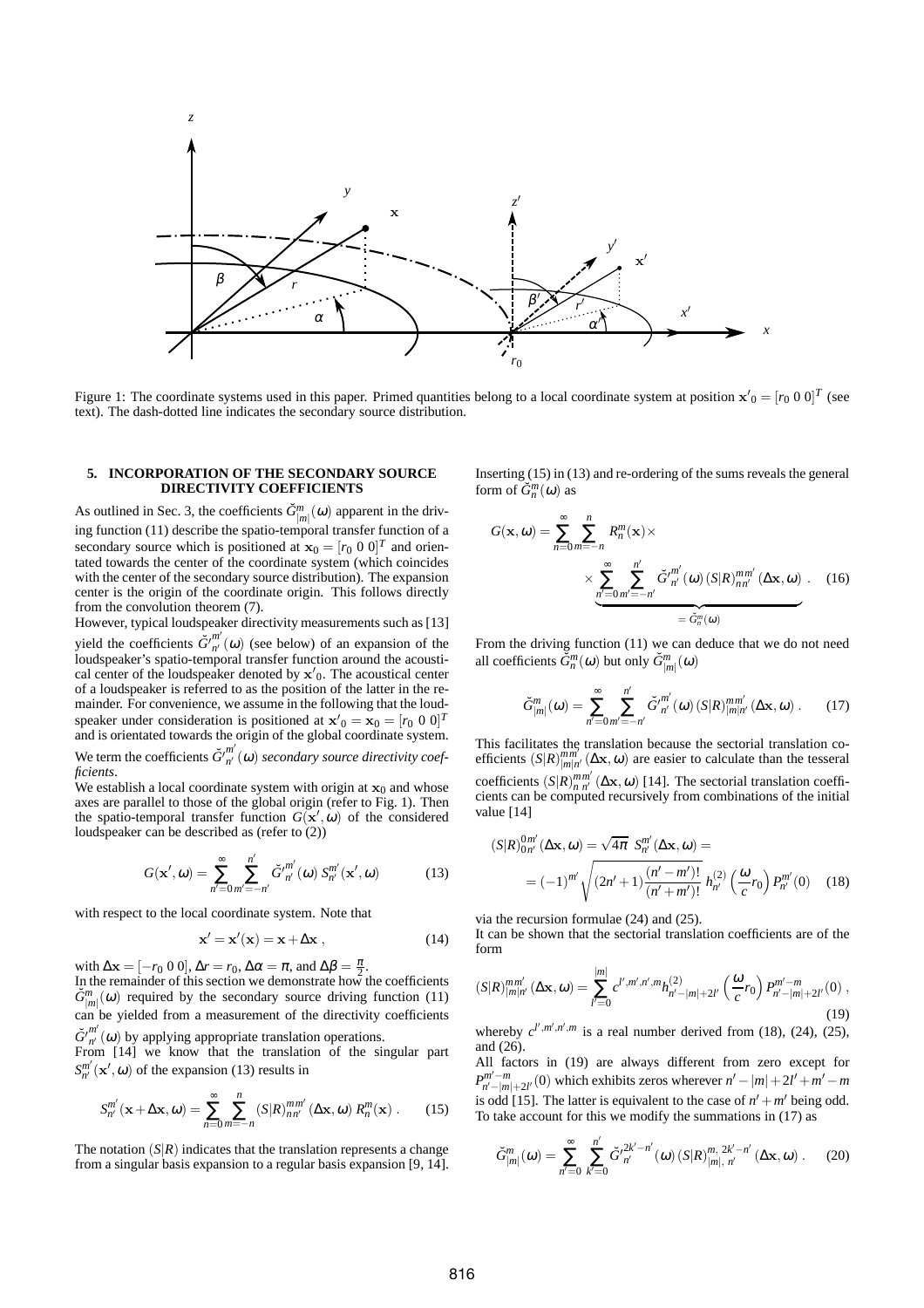This reveals that only the coefficients  $\check{G'}_{n'}^{2k'-n'}(\omega)$  have to be known or measured in order to compute the directivity filter.

Refer to [8] for a simulation of a virtual plane wave reproduced by a continuous distribution of highly directional secondary sources. It can be observed that the desired sound field is indeed perfectly reproduced. Note that the simulation shows a purely two-dimensional scenario. For the present 2<sup>1</sup>/2-dimensional problem, the reproduced sound field differs from the desired one as mentioned in section Sec. 4.

# **6. PROPERTIES OF THE DIRECTIVITY FILTER**

#### **6.1 General**

As evident from (20), each mode *m* of the directivity filter is given by a summation over the product of the secondary source directivity coefficients and the translation coefficients. The translation coefficients can be implemented via infinite impulse response filter (IIR) design approaches such as performed in [16]. Alternatively, the digital implementation can be obtained via an appropriate sampling of the analytical mathematical expression (20) which results then in a finite impulse response (FIR) representation.

Due to the fact that the secondary source directivity coefficients are typically yielded from measurements and are modeled as FIR filters, e.g. [13], we propose to also apply the FIR approach on the translation coefficients.

In order that the driving function (11) is defined, neither mode  $\check{G}^m_{|m|}(\omega)$  of the directivity filter may exhibit zeros. From (17) it can be seen that each mode of the directivity filter is given by a summation over all directivity coefficients  $\check{G'}_{n'}^{2k'-n'}(\omega)$  multiplied by the according sectorial translation coefficient  $(S|R)_{|m|, n'}^{m, 2k'-n'}(\Delta \mathbf{x}, \omega)$ . The translation coefficients are linear combinations of spherical Hankel functions of the same argument but of different orders (refer to (19)). Spherical Hankel functions of different orders are linearly independent [15]. Thus, since spherical Hankel functions do not exhibit zeros, a linear combination of spherical Hankel functions and therefore also the translation coefficients do not exhibit zeros either. The fact whether the directivity filters are defined is essentially dependent on the properties of the secondary source directivity coeffi-

cients  $\ddot{G}'^{2k'-n'}_{n'}(\omega)$  (refer also to Sec. 6.2).

It has to be noted that the calculation of spherical Hankel functions of high orders and large arguments (i.e. high frequencies or large radii of the secondary source contour) requires high numerical precision. Due to the fact that the directivity filter can be pre-computed there are no performance issues in the calculation.

Secondary source directivity coefficients yielded from measurements of real loudspeakers do not per se result in well-behaved driving functions. Therefore (preferably frequency dependent) regularization such as in [1] has to be applied in order to yield a realizable solution. Contrary to conventional multichannel regularization, the presented approach allows for independent regularization of each mode *m* of the directivity filter. Thereby, stable modes need not be regularized while the regularization of individual unstable modes can be assumed to be favorable compared to conventional regularization of the entire filter.

## **6.2 Causality**

Spherical Hankel functions of second kind are explicitly given by [14]

$$
h_{n'}^{(2)}\left(\frac{\omega}{c}r_0\right) = i^{n'+1}\frac{e^{-i\frac{\omega}{c}r_0}}{\frac{\omega}{c}r_0}\sum_{f'=0}^{n'}\frac{(n'+f')!}{f'(n'-f')!}\left(\frac{1}{2i\frac{\omega}{c}r_0}\right)^{f'}.
$$
 (21)

The exponential term in  $(21)$  is independent of the order  $n'$  and can be factored out in (20). The exponential term represents a delay in time domain whose duration equals the propagation duration from a secondary source to the center of the secondary source contour. Since the exponential term appears in the numerator of the driving

function (11) it turns into an anticipation. In order that the driving function stays causal, this anticipation has to be compensated by an appropriate pre-delay.

Furthermore, the secondary source directivity coefficients  $\check{G'}_{n'}^{2k'-n'}(\omega)$  are generally not minimum phase. The inversion then leads to a filter of infinite length which can not be implemented with an FIR approach. A lack of the minimum phase property can also result in acausal components of the inverse filter. These have to be compensated for via a *modeling delay*. Such a modeling delay is simply an additional delay imposed on the driving function in order to make acausal components causal. Alternatively, the secondary source directivity coefficients can be approximated by minimum phase filters [17].

## **7. MEASUREMENT OF THE DIRECTIVITY COEFFICIENTS**

In this section we investigate the measurement of the spatiotemporal transfer function of a loudspeaker which allows to apply the presented approach. Since we want to compensate only for the horizontal radiation characteristics of the involved secondary sources, we assume that a measurement of the horizontal part of the secondary source's spatio-temporal transfer function is sufficient in order to yield the desired coefficients  $\check{G'}_{n'}^{2k'-n'}(\omega)$ . We therefore assume a circular horizontal arrangement of pressure microphones of radius  $r'_{ref}$  whose center coincides with the position of the loudspeaker to be measured.<br>The Fourier ser

The Fourier series expansion coefficients  $\hat{G}'_m(r'|_{r'=r'_{\text{ref}}}, \beta'|_{\beta'=\frac{\pi}{2}}, \omega)$  of the horizontal component of the spatio-temporal transfer function of the loudspeaker can be determined from the microphone signals via [9]

$$
\hat{G}'m\left(r'|_{r'=r'_{\text{ref}}},\beta'|_{\beta'=\frac{\pi}{2}},\omega\right)=
$$
  

$$
=\frac{1}{2\pi r_0}\int\limits_{0}^{2\pi}G\left(\mathbf{x}'|_{r'=r'_{\text{ref}},\beta'=\frac{\pi}{2}},\omega\right)e^{-im\alpha'}d\alpha'.
$$
 (22)

The pressure  $G\left(\mathbf{x}'|_{r'=r'_{\text{ref}},\beta'=\frac{\pi}{2}},\omega\right)$  is yielded directly from the microphone signals. The integral in (22) then has to be approximated by an appropriate summation of the measurement points. For convenience, we assume that the microphone spacing is so close that no considerable spatial aliasing occurs.

By exploiting relation (10), the measured coefficients  $\mathring{G}'_m(r' = r'_{\text{ref}}, \beta' = \frac{\pi}{2}, \omega)$  can be decomposed as

$$
\hat{G}'m\left(r'|_{r'=r'_{ref}},\beta'|_{\beta'=\frac{\pi}{2}},\omega\right)=
$$
\n
$$
=\sum_{n'=|m'|}^{\infty}\tilde{G}^{\prime m'}_{n'}(\omega)\sqrt{\frac{2n'+1}{4\pi}\frac{(n'-m')!}{(n'+m')!}}P_{n'}^{m'}(0)h_{n'}^{(2)}\left(\frac{\omega}{c}r'_{ref}\right).
$$
\n
$$
=\tilde{G}^{m'}_{n'}(\omega)
$$
\n(23)

Again the factor  $P_{n'}^{m'}(0)$  is apparent which is zero wherever  $n' + m'$ is odd.

The right hand side of (23) constitutes an expansion of  $\mathring{G}'_m(r'|_{r'=r'_{\rm ref}},\beta'|_{\beta'=\frac{\pi}{2}},\omega)$  over spherical Hankel functions of fixed argument but different degrees *n'*. However, we are not aware that a method is readily available that allows to analytically extract the coefficients  $\check{G'}_{n'}^{m'}(\omega)$  via (23) from the circular microphone array measurements. Numerical methods such as [18] can be employed. However, their accuracy and limitations have not been investigated in detail.